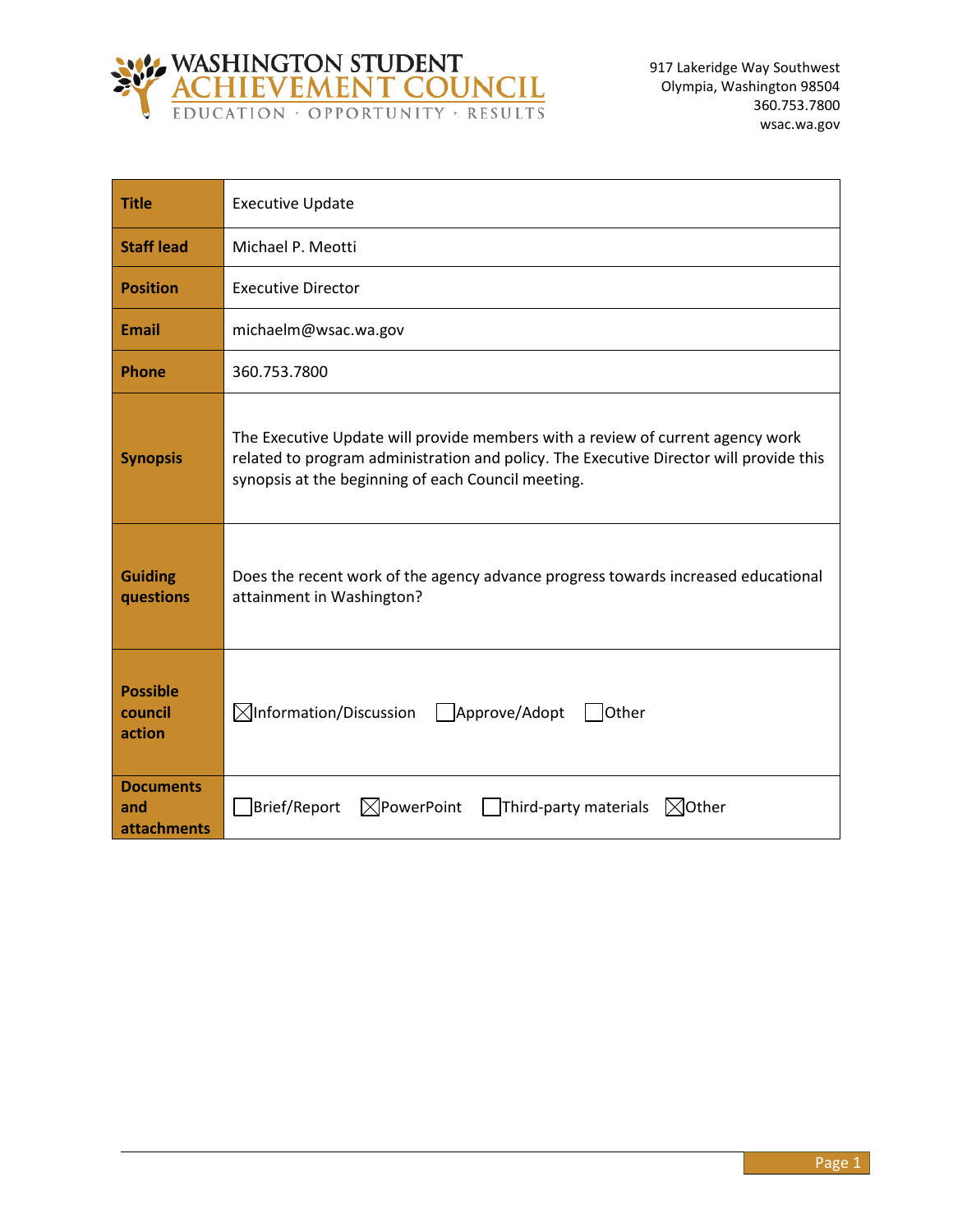

# Executive Director Update

Michael P. Meotti Executive Director

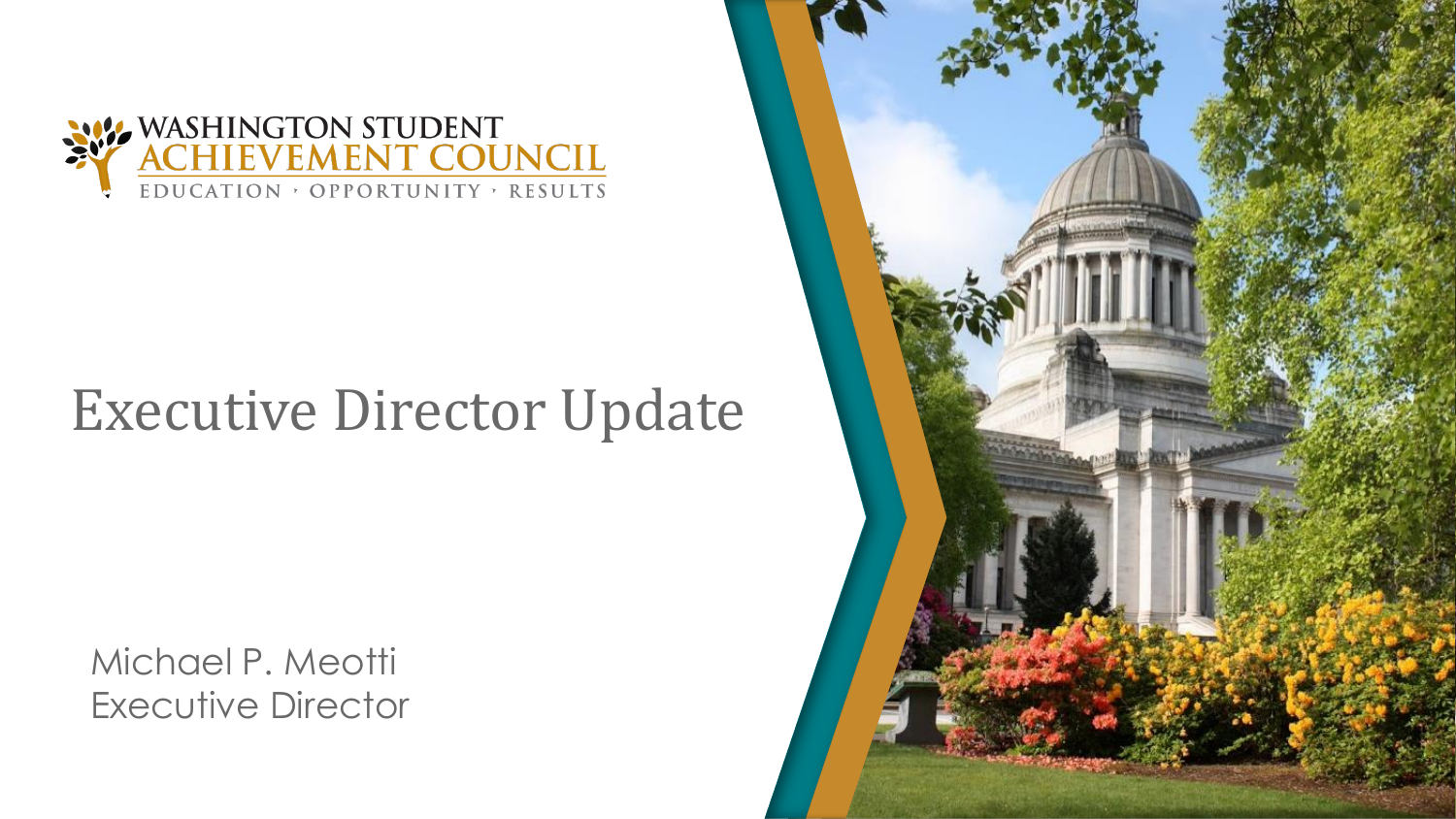

### Outreach: 12<sup>th</sup> Year Campaign; GEAR UP

#### Programs: FAFSA – IRS Data Retrieval Tool; College Bound Scholarship; GET

## Policy: Residency; College in the High School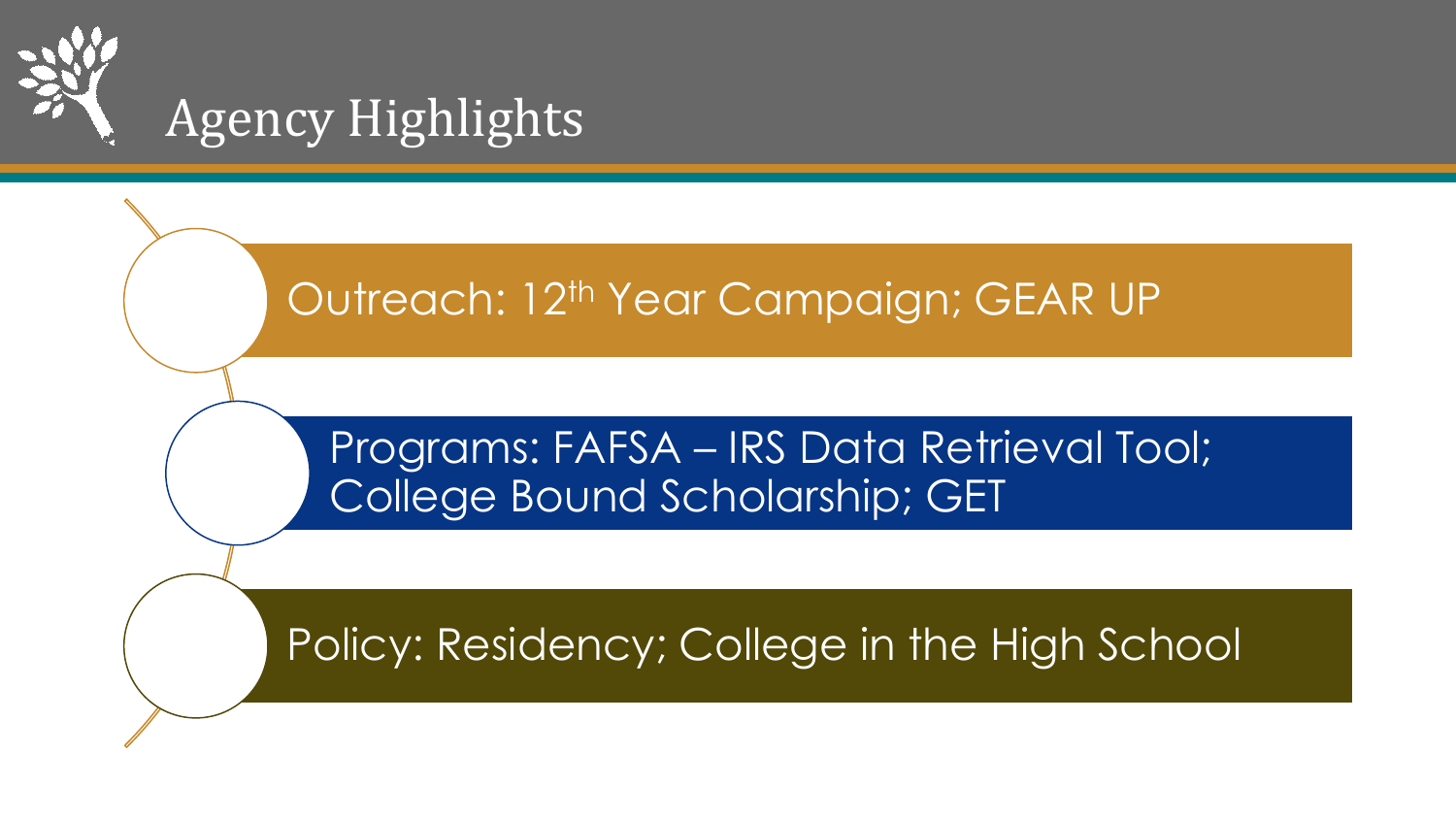

Michael P. Meotti Executive Director michaelm@wsac.wa.gov